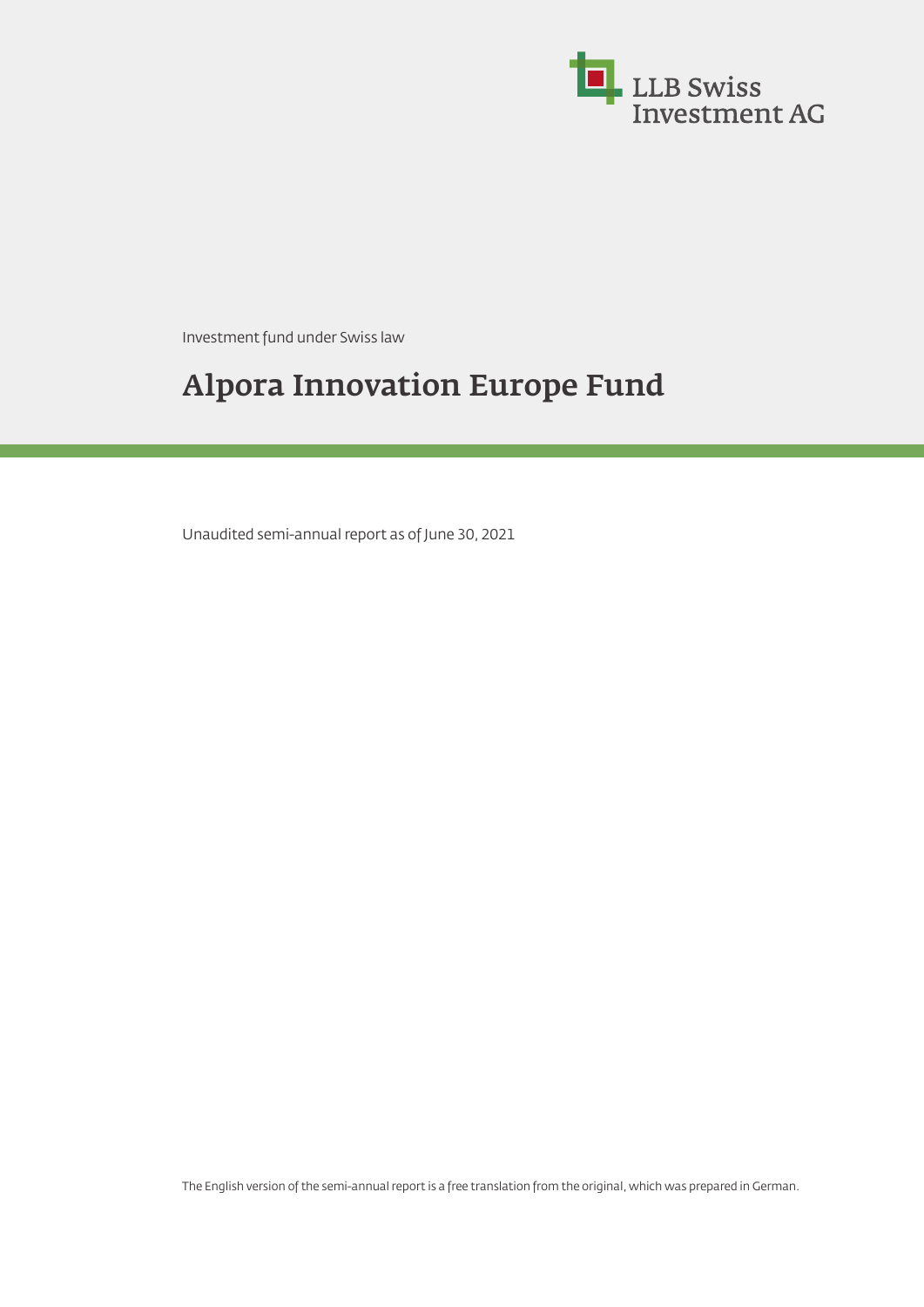### **Contents**

#### [3](#page-2-0) – [4](#page-3-0) **[Facts and figure](#page-2-1)** Organization Fund characteristics

Key figures

#### [5](#page-4-0) **[Report of the Investment Manager](#page-4-1)**

#### 6 – [15](#page-14-0) **[Financial Statements](#page-5-0)** Statement of Assets Statement of Income (Class EUR A, CHF hedged, EUR B, EUR D and EUR E) Statement of Investments Transactions during the reporting period (If they no longer appear in the statement of net assets) Derivatives using the commitment approach I

#### 16 **[Supplementary information to the semi-annual report](#page-15-0)**

[17](#page-16-0) **[Additional information for the distribution of Shares in Germany](#page-16-1)**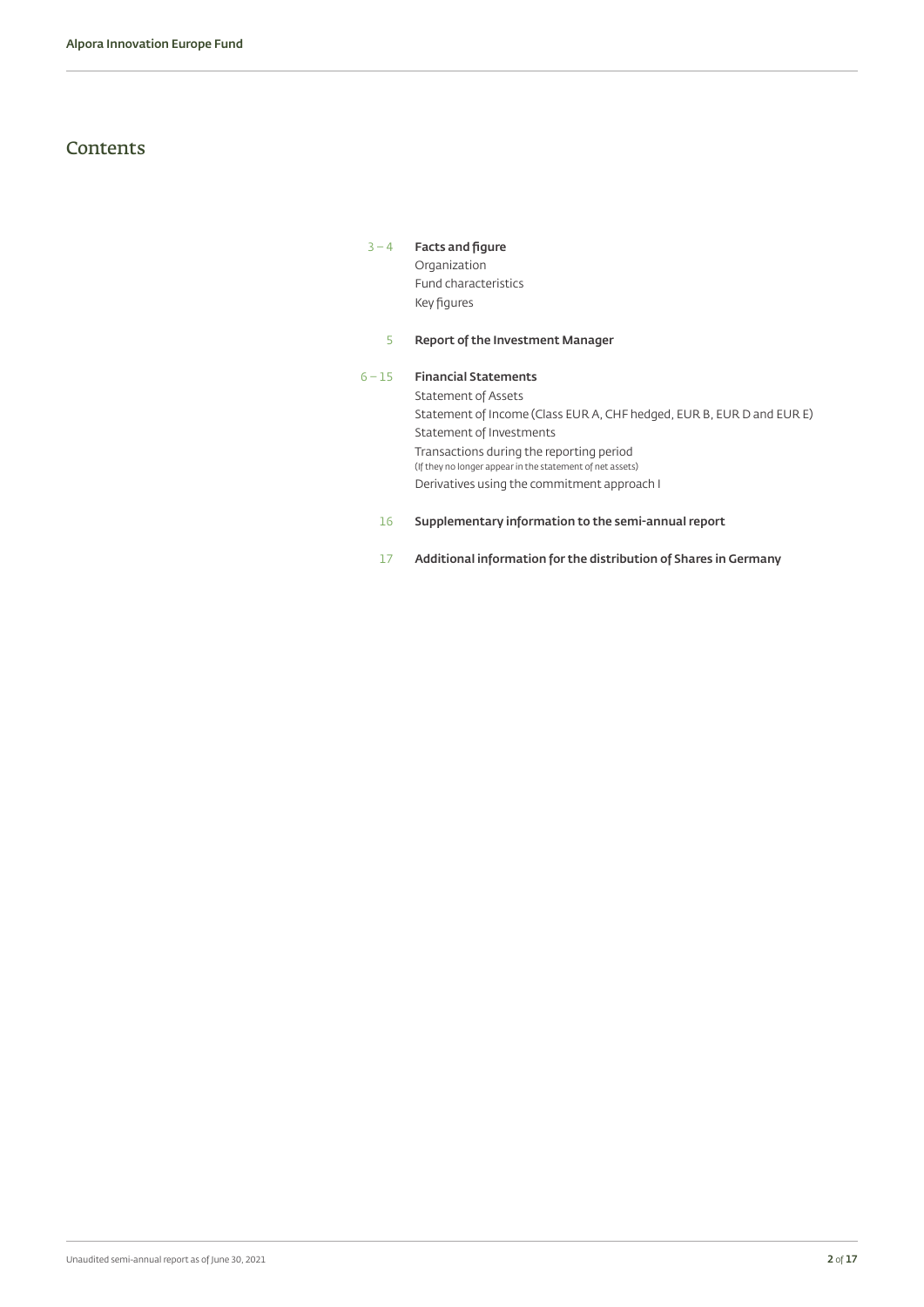### <span id="page-2-1"></span>Facts and figures

#### **Organization**

**Board of directors of the Fund Management Company** Natalie Flatz, President Bruno Schranz, Vice President Markus Fuchs

**Management of the Fund Management Company** Dominik Rutishauser Ferdinand Buholzer

**Fund Management Company** LLB Swiss Investment AG Claridenstrasse 20 CH-8002 Zurich Phone +41 58 523 96 70 Fax +41 58 523 96 71

**Custodian Bank** Bank J. Safra Sarasin AG Elisabethenstrasse 62 CH-4002 Basel Phone +41 61 277 77 77 Fax +41 61 272 02 05 <span id="page-2-0"></span>**Investment Manager of the Fund** AMG Fondsverwaltung AG Bahnhofstrasse 29 CH-6300 Zug

**Distribution channels** Investment Manager of the Fund

**Auditors** PricewaterhouseCoopers AG Birchstrasse 160 CH-8050 Zurich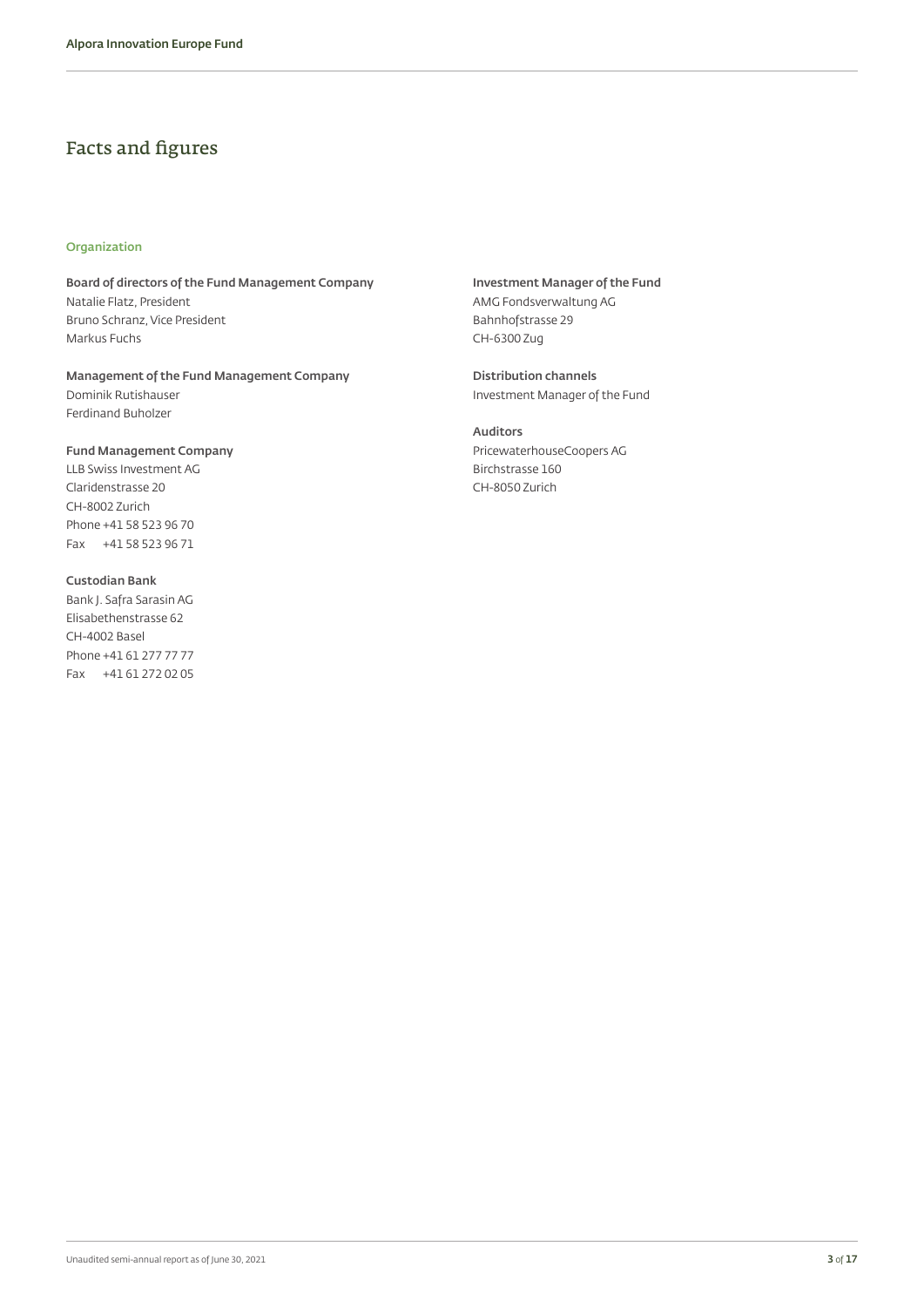### Facts and figures

#### **Fund characteristics**

The investment objective of this investment fund is to attain an increase in value through investments in shares of innovative European companies (including in Switzerland) or in those, which exercise a predominant proportion of their economic activities in Europe. Companies, which have demonstrated innovation strength, qualify for the share selection. The following evaluation criteria shall be used for the share selection (not exhaustive):

- ◆ Investments in research and development
- ◆ Collaborative research
- ◆ Patent applications
- ◆ Innovation process management in the company

#### **Key figures**

<span id="page-3-0"></span>Alpora GmbH, Zug, Switzerland, provides the basic research for the asset manager of the investment fund and thus an investment universe. The companies included in the investment universe have a high level of innovation efficiency.

|                                              | 30.6.2021     | 31.12.2020             | 31.12.2019    |
|----------------------------------------------|---------------|------------------------|---------------|
| Net fund assets in million EUR               | 273.37        | 242.82                 | 174.35        |
| Number of units Class EUR A                  | 46 573        | 50194                  | 53875         |
| Number of units Class CHF hedged             | 31490         | 31 308                 | 25454         |
| Number of units Class EUR B                  | 3 2 5 8       | 2593                   | 1853          |
| Number of units Class EUR D                  | 11085         | 11072                  | 936           |
| Number of units Class EUR E                  | 3699          | 1556                   |               |
| Asset value per unit Class EUR A in EUR      | 2964.78       | 2548.11                | 2127.77       |
| Asset value per unit Class CHF hedged in CHF | 3 209.35      | 2758.79                | 2 2 9 7 . 3 5 |
| Asset value per unit Class EUR B in EUR      | 2 9 4 5 . 3 3 | 2535.45                | 2122.52       |
| Asset value per unit Class EUR D in EUR      | 2971.29       | 2553.90                | 2127.75       |
| Asset value per unit Class EUR E in EUR      | 152.86        | 131.68                 |               |
| Performance Class EUR A                      | 16.41%        | 20.02%                 | 42.69%        |
| Performance Class CHF hedged                 | 16.39%        | 20.39%                 | 42.18%        |
| Performance Class EUR B                      | 16.17%        | 19.45%                 | 13.06%        |
| Performance Class EUR D                      | 16.42%        | 20.03%                 | 14.14%        |
| Performance Class EUR E                      | 16.09%        | $31.68\%$ <sup>1</sup> |               |
| <b>TER Class EUR A</b>                       | 1.22%         | 1.20%                  | 1.25%         |
| TER Class CHF hedged                         | 1.23%         | 1.21%                  | 1.25%         |
| <b>TER Class EUR B</b>                       | 1.73%         | 1.71%                  | 1.78%         |
| TER Class EUR D                              | 1.23%         | 1.21%                  | 1.59%         |
| TER Class EUR E                              | 2.00%         | 1.99%                  | 1.59%         |
| <b>PTR</b>                                   | 0.12          | 1.45                   | 0.89          |
| Transaction costs in EUR <sup>4</sup>        | 48 9 65       | 254794                 | 199 444       |
|                                              |               |                        |               |

 $1\,6.5.2020 - 31.12.2020$ 

² 9.7.2019 – 31.12.2019  $3, 6.9.2019 - 31.12.2019$ 

⁴ The investment fund bears all incidental costs for the purchase and sale of investments.

Past performance is no guarantee for future results. The performance data do not take on the issue and redemption of units and costs incurred. No benchmark comparison is available for this fund.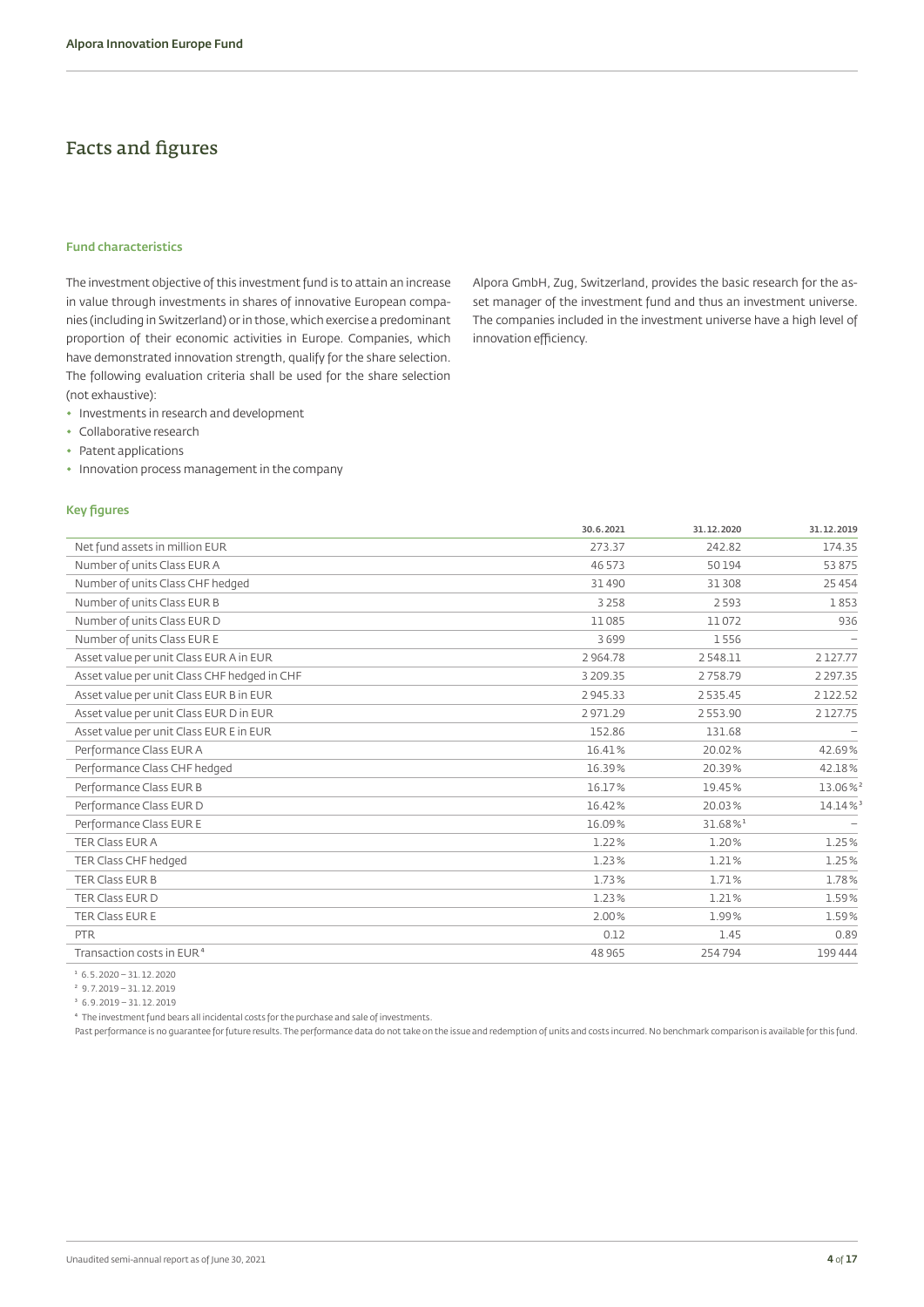### <span id="page-4-1"></span>Report of the Investment Manager

The unique analysis approach ICA – Innovation Capability Analytics – was developed by ALPORA and is based on scientific research. It provides a comprehensive, cross-industry picture of companies in terms of their innovative strength and innovation efficiency.

AMG Fondsverwaltung AG assesses the financial strength of the companies so that the existing potential can be realized, and selects the 30 invested companies out of the top 45 of Alpora.

Since the launch of the fund in October 2014, investors have seen an outperformance of around 130% compared to the benchmark iShare MSCI Europe ETF, or around 13.5% on an annualised basis (Fig.1). However, the risk, measured in terms of volatility, remains comparable to market risk (Fig.2).



Fig. 1: Performance since launch *Source: AMG, Bloomberg*



At the beginning of 2021, investors focused on financials and cyclical stocks. The ALPORA Innovation Europa fund does not invest in financials and was unable to keep pace with the overall market for a short period (Fig.3).



<span id="page-4-0"></span>The innovative healthcare and technology sectors recovered strongly in the second quarter thanks to a strong economic upturn in Europe and good quarterly results. The energy sector, which is overweighted too, also contributed to new highs of the fund (Fig.4).



were offset by new money (Fig.5).

The fund enjoys a loyal investor base; redemptions due to rebalancing



Fig. 5. Fund volume in EUR (million) *Source: AMG*

#### **Outlook**

By mid-2021, the innovation efficiency of the companies in the defined universe will be reassessed and implemented with the 30 best stocks.

We would like to thank our valued investors for the trust they have placed in us.

*AMG Fondsverwaltung AG*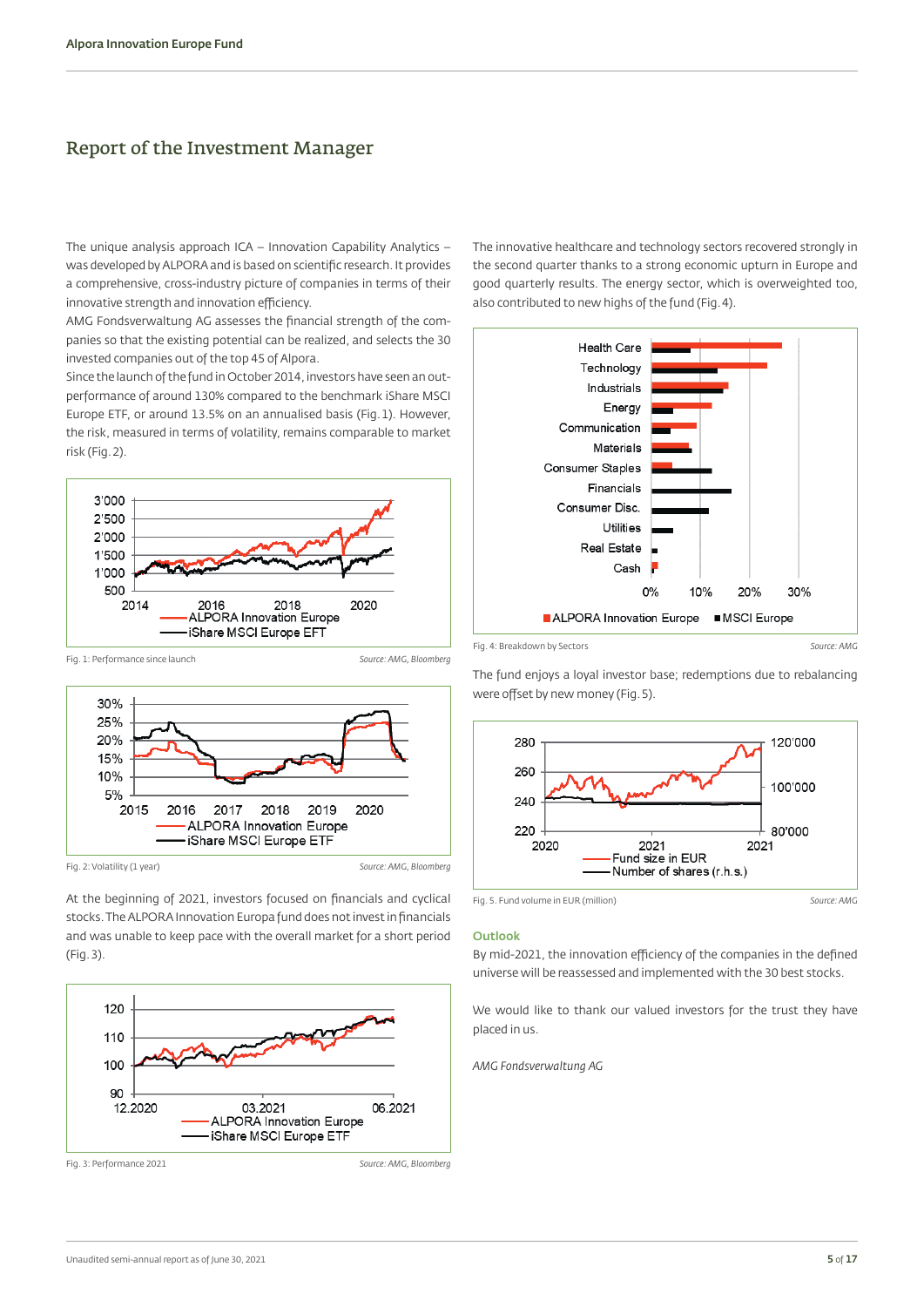# <span id="page-5-0"></span>Statement of Assets

|                                                                                       |             |                  |             |             | 30.6.2021<br><b>EUR</b> | 31.12.2020<br><b>EUR</b> |
|---------------------------------------------------------------------------------------|-------------|------------------|-------------|-------------|-------------------------|--------------------------|
| <b>Bank Balances</b>                                                                  |             |                  |             |             | 3 8 1 4 4 3 5           | 4431836                  |
| Debtors                                                                               |             |                  |             |             | 326 680                 | 78689                    |
| Equities                                                                              |             |                  |             |             | 269 489 584             | 238 663 031              |
| Derivatives                                                                           |             |                  |             |             | $-176392$               | $-308521$                |
| <b>Total Fund Assets</b>                                                              |             |                  |             |             | 273 454 307             | 242 865 035              |
| <b>Bank liabilities</b>                                                               |             |                  |             |             | $-17$                   | $-75$                    |
| Liabilities                                                                           |             |                  |             |             | $-85018$                | $-49385$                 |
| <b>Net Fund Assets</b>                                                                |             |                  |             |             | 273 369 272             | 242 815 574              |
| <b>Outstanding units</b>                                                              |             |                  |             |             | units                   | units                    |
| Number of units outstanding at the beginning of the reporting period Class EUR A      |             |                  |             |             | 50194                   | 53875                    |
| New Issued Units                                                                      |             |                  |             |             | 4123                    | 15877                    |
| Redeemed Units                                                                        |             |                  |             |             | $-7744$                 | $-19558$                 |
| Number of units outstanding at the end of the reporting period Class EUR A            |             |                  |             |             | 46 573                  | 50 194                   |
|                                                                                       |             |                  |             |             |                         |                          |
| Number of units outstanding at the beginning of the reporting period Class CHF hedged |             |                  |             |             | 31 308                  | 25 4 5 4                 |
| New Issued Units                                                                      |             |                  |             |             | 3163                    | 13325                    |
| Redeemed Units                                                                        |             |                  |             |             | $-2981$                 | $-7471$                  |
| Number of units outstanding at the end of the reporting period Class CHF hedged       |             |                  |             |             | 31490                   | 31 30 8                  |
|                                                                                       |             |                  |             |             |                         |                          |
| Number of units outstanding at the beginning of the reporting period Class EUR B      |             |                  |             |             | 2593                    | 1853                     |
| New Issued Units                                                                      |             |                  |             |             | 819                     | 1409                     |
| <b>Redeemed Units</b>                                                                 |             |                  |             |             | $-154$                  | $-669$                   |
| Number of units outstanding at the end of the reporting period Class EUR B            |             |                  |             |             | 3 2 5 8                 | 2593                     |
| Number of units outstanding at the beginning of the reporting period Class EUR D      |             |                  |             |             | 11072                   | 936                      |
| New Issued Units                                                                      |             |                  |             |             | 617                     | 11791                    |
| Redeemed Units                                                                        |             |                  |             |             | $-604$                  | $-1655$                  |
| Number of units outstanding at the end of the reporting period Class EUR D            |             |                  |             |             | 11085                   | 11072                    |
|                                                                                       |             |                  |             |             |                         |                          |
| Number of units outstanding at the beginning of the reporting period Class EUR E      |             |                  |             |             | 1556                    |                          |
| New Issued Units                                                                      |             |                  |             |             | 2190                    | 1879                     |
| Redeemed Units                                                                        |             |                  |             |             | $-47$                   | $-323$                   |
| Number of units outstanding at the end of the reporting period Class EUR E            |             |                  |             |             | 3699                    | 1556                     |
|                                                                                       | Class EUR A | Class CHF hedged | Class EUR B | Class EUR D | Class EUR E             |                          |
| Net asset value per unit                                                              | in EUR      | in CHF           | in EUR      | in EUR      | in EUR                  |                          |
| 30.6.2021                                                                             | 2964.78     | 3 209.35         | 2945.33     | 2971.29     | 152.86                  |                          |
| Change in net assets                                                                  |             |                  |             |             |                         |                          |
|                                                                                       |             |                  |             |             | <b>EUR</b>              |                          |

| Net fund assets at the end of the reporting period       | 273 369 272 |
|----------------------------------------------------------|-------------|
| Total result of the financial year                       | 37 528 263  |
| Distribution                                             | $-98678$    |
| Balance from unit trade                                  | $-6880155$  |
| Net fund assets at the beginning of the reporting period | 242 815 574 |
|                                                          |             |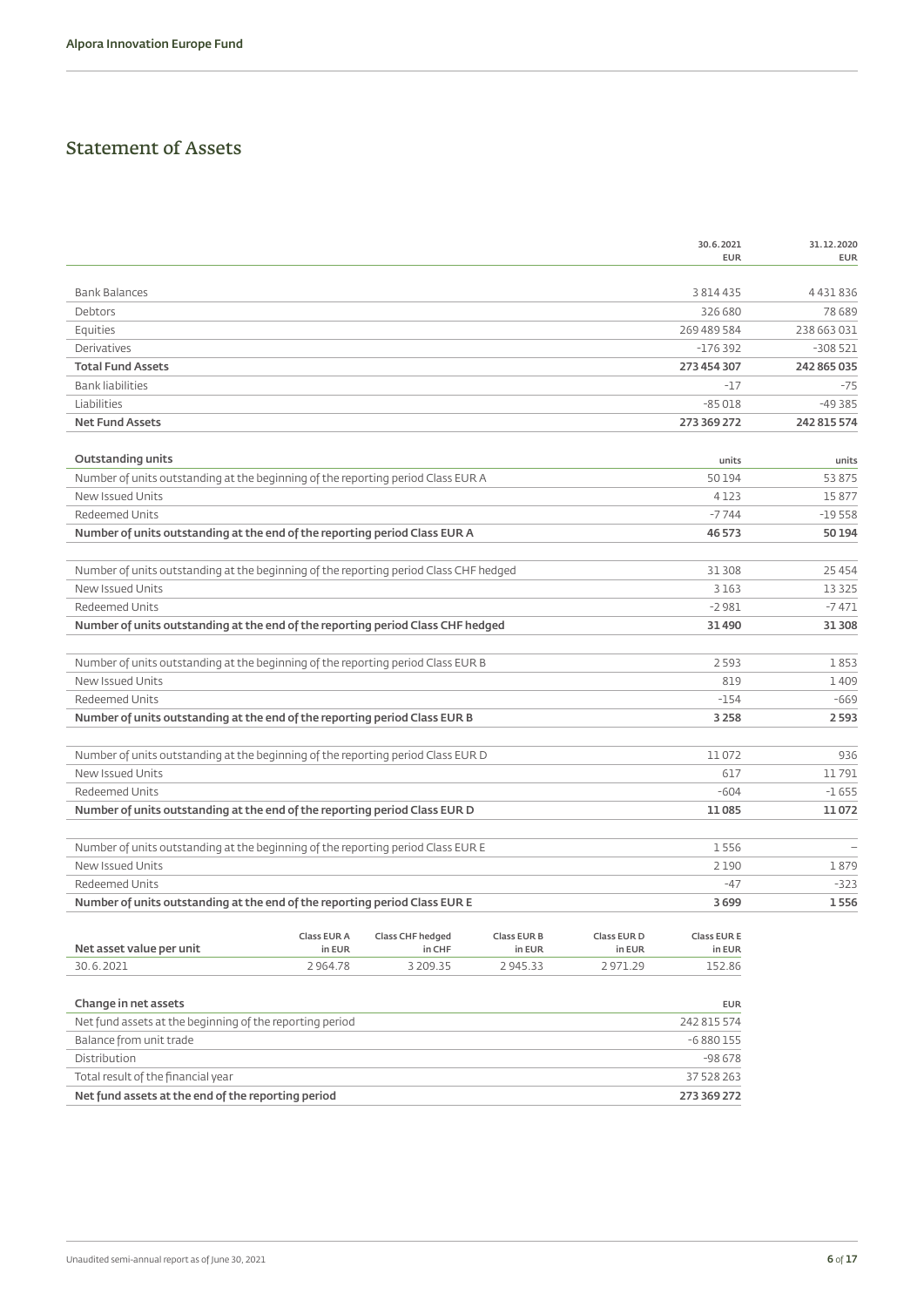# Statement of Income Class EUR A

| Income bank deposits<br>$-$<br>Income on shares (dividends)<br>1016356<br>Equalisation income on subscriptions<br>6989<br><b>Total income</b><br>1023345 | 1465524<br>94119 |
|----------------------------------------------------------------------------------------------------------------------------------------------------------|------------------|
|                                                                                                                                                          |                  |
|                                                                                                                                                          |                  |
|                                                                                                                                                          |                  |
|                                                                                                                                                          |                  |
|                                                                                                                                                          | 1559643          |
| less:                                                                                                                                                    |                  |
| Bank charges and debit interest<br>5479                                                                                                                  | 9927             |
| Auditor fees<br>2196                                                                                                                                     | 5428             |
| Management fees (1.14%)<br>740096                                                                                                                        | 1 200 252        |
| Custodian fees (0.05%)<br>31578                                                                                                                          | 52704            |
| Other expenses<br>12 3 04                                                                                                                                | 14816            |
| Equalisation income on redemptions<br>$-225$                                                                                                             | 79472            |
| 791428<br><b>Total expenses</b>                                                                                                                          | 1 3 6 2 5 9 9    |
| Net income<br>231917                                                                                                                                     | 197044           |
| Realized capital gains and losses<br>6379767                                                                                                             | 6 547 400        |
| Net realized gain<br>6611684                                                                                                                             | 6744444          |
| Unrealized capital gains and losses<br>13094317                                                                                                          | 12 154 070       |
| <b>Total result</b><br>19706001                                                                                                                          |                  |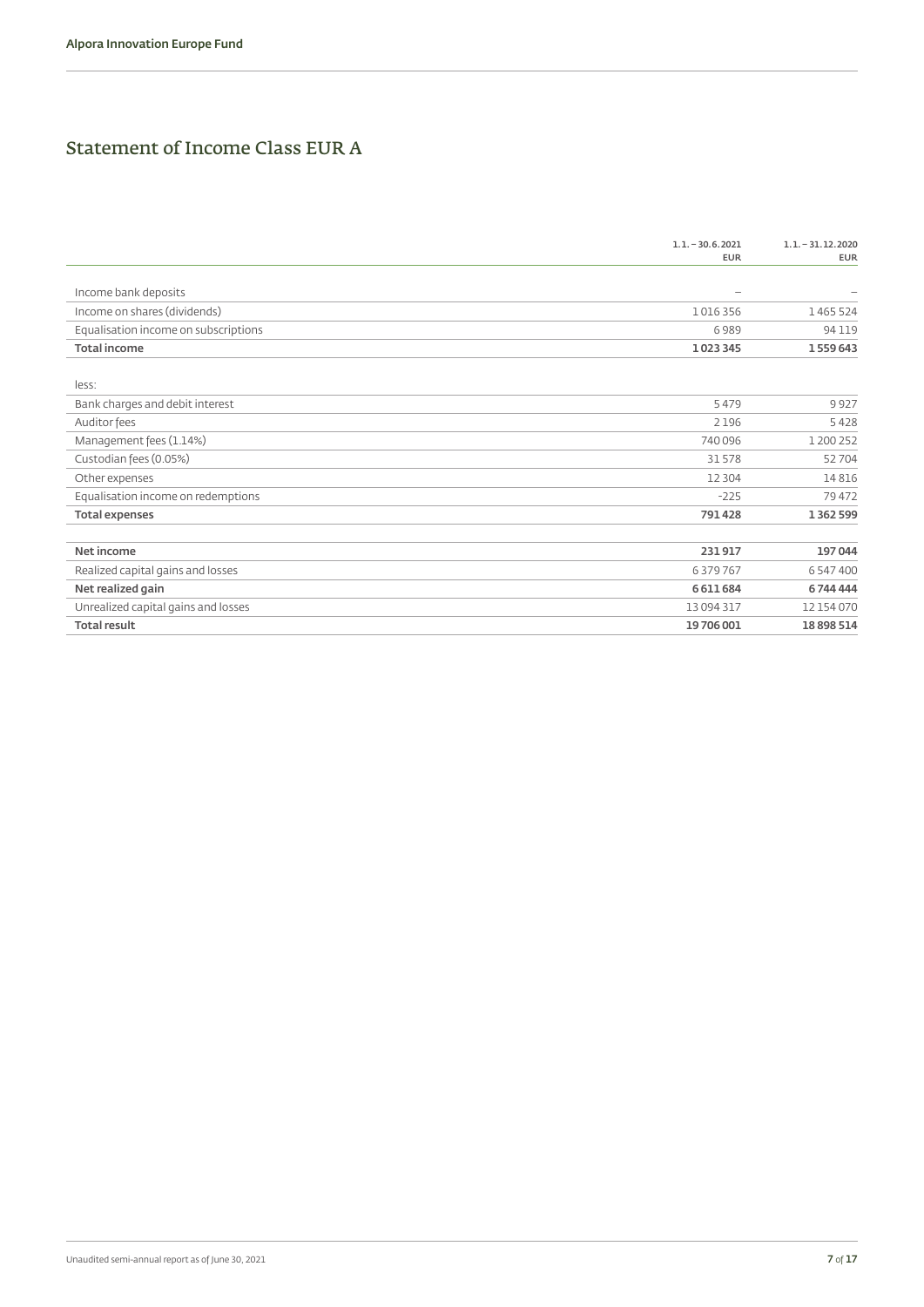# Statement of Income Class CHF hedged

|                                      | $1.1 - 30.6.2021$<br>CHF | $1.1 - 31.12.2020$<br>CHF |
|--------------------------------------|--------------------------|---------------------------|
|                                      |                          |                           |
| Income bank deposits                 | $\overline{\phantom{0}}$ | 31                        |
| Income on shares (dividends)         | 752954                   | 803055                    |
| Equalisation income on subscriptions | 4043                     | 86071                     |
| <b>Total income</b>                  | 756 997                  | 889157                    |
| less:                                |                          |                           |
| Bank charges and debit interest      | 4008                     | 5648                      |
| Auditor fees                         | 1600                     | 3047                      |
| Management fees (1.14%)              | 534 513                  | 687095                    |
| Custodian fees (0.05%)               | 23017                    | 29982                     |
| Other expenses                       | 9042                     | 8496                      |
| Equalisation income on redemptions   | 4 1 2 3                  | 25 3 3 8                  |
| <b>Total expenses</b>                | 576 303                  | 759 606                   |
| Net income                           | 180 694                  | 129551                    |
| Realized capital gains and losses    | 3 203 003                | 5 548 760                 |
| Net realized gain                    | 3 3 8 3 6 9 7            | 5 678 311                 |
| Unrealized capital gains and losses  | 9586690                  | 8622672                   |
| <b>Total result</b>                  | 12 970 387               | 14 300 983                |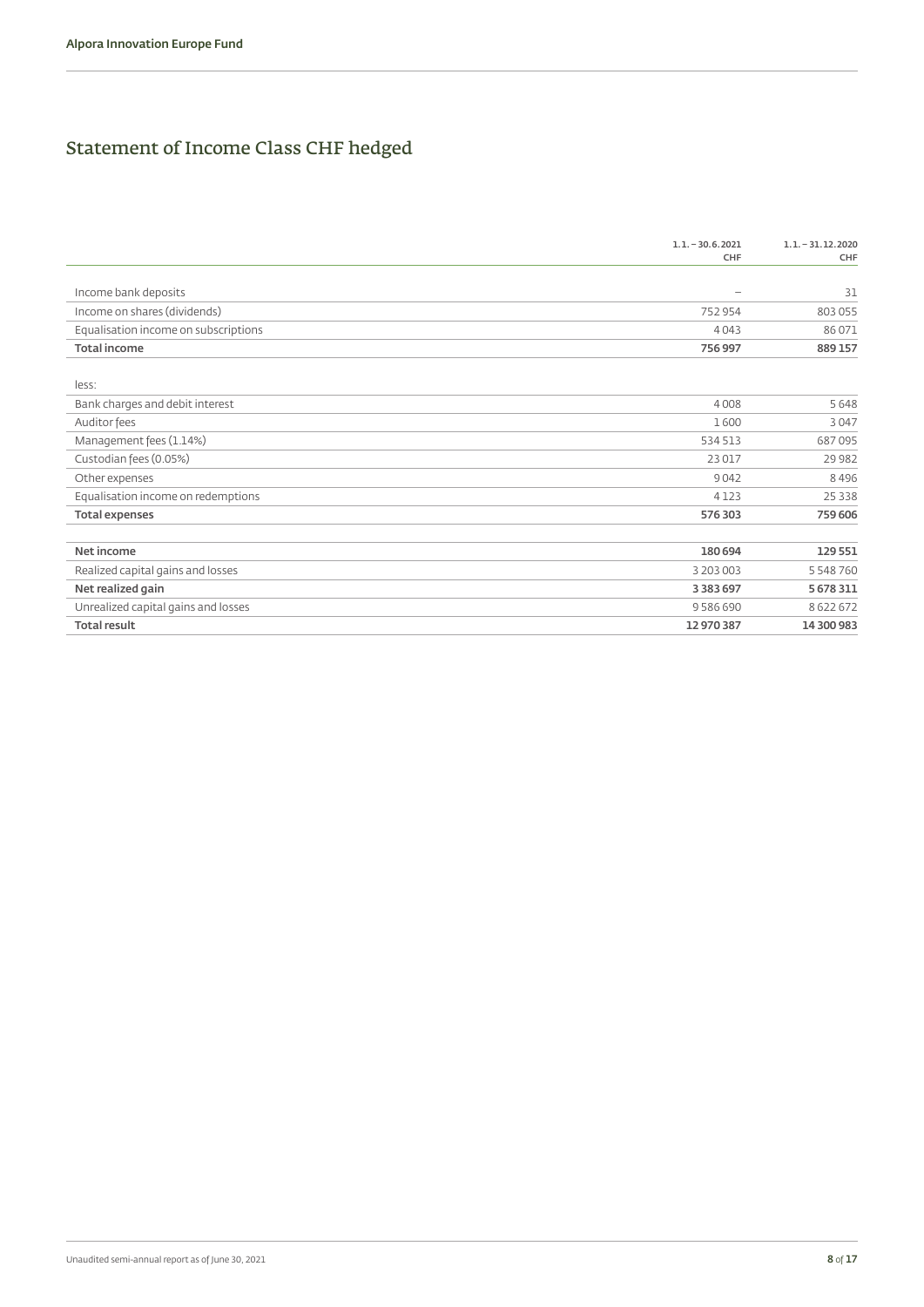# Statement of Income Class EUR B

|                                                                                | $1.1 - 30.6.2021$<br><b>EUR</b> | $9.7 - 31.12.2020$<br><b>EUR</b> |
|--------------------------------------------------------------------------------|---------------------------------|----------------------------------|
|                                                                                |                                 |                                  |
| Income bank deposits                                                           | $-$                             | 5                                |
| Income on shares (dividends)                                                   | 70315                           | 62737                            |
| Equalisation income on subscriptions                                           | $-2322$                         | 2192                             |
| <b>Total income</b>                                                            | 67993                           | 64934                            |
| less:                                                                          |                                 |                                  |
| Bank charges and debit interest                                                | 362                             | 449                              |
| Auditor fees                                                                   | 142                             | 240                              |
| Management fees (1.63%)                                                        | 68 2 3 6                        | 77916                            |
| Custodian fees (0.05%)                                                         | 2044                            | 2370                             |
| Other expenses                                                                 | 838                             | 693                              |
| Partial transfer of expenses to realized capital gains and losses <sup>1</sup> | $\overline{\phantom{0}}$        | $-9540$                          |
| Equalisation income on redemptions                                             | 188                             | $-960$                           |
| <b>Total expenses</b>                                                          | 71810                           | 71168                            |
| Net income                                                                     | $-3817$                         | $-6234$                          |
| Realized capital gains and losses                                              | 444 335                         | 337486                           |
| Partial transfer of expenses to realized capital gains and losses <sup>1</sup> | $\overline{\phantom{0}}$        | $-9540$                          |
| Total realized capital gains and losses                                        | 444 335                         | 327946                           |
| Net realized gain                                                              | 440 518                         | 321712                           |
| Unrealized capital gains and losses                                            | 843 913                         | 466 940                          |
| <b>Total result</b>                                                            | 1284431                         | 788652                           |
|                                                                                |                                 |                                  |

 $1$  According to circular no. 24 of the ESTV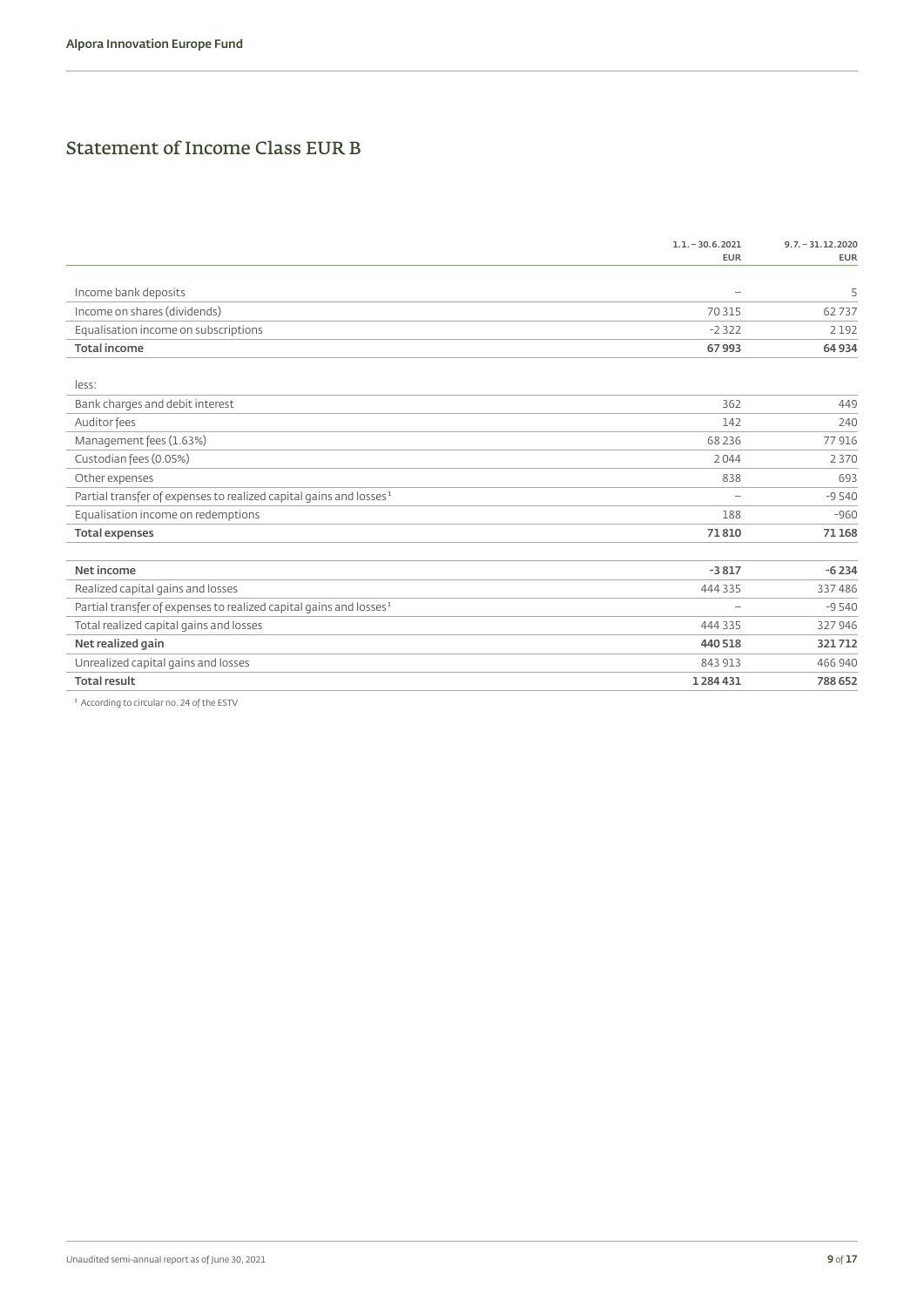# Statement of Income Class EUR D

|                                         | $1.1 - 30.6.2021$<br><b>EUR</b> | $6.9 - 31.12.2020$<br><b>EUR</b> |
|-----------------------------------------|---------------------------------|----------------------------------|
| Income bank deposits                    | $-$                             | 18                               |
| Income on shares (dividends)            | 242438                          | 125455                           |
| Equalisation income on subscriptions    | 1031                            | 72055                            |
| <b>Total income</b>                     | 243 469                         | 197528                           |
| less:                                   |                                 |                                  |
| Bank charges and debit interest         | 1291                            | 1060                             |
| Auditor fees                            | 515                             | 523                              |
| Management fees (1.14%)                 | 173 548                         | 125401                           |
| Custodian fees (0.05%)                  | 7406                            | 5532                             |
| Other expenses                          | 2925                            | 1322                             |
| Equalisation income on redemptions      | 906                             | 8758                             |
| <b>Total expenses</b>                   | 186 591                         | 142 596                          |
| Net income                              | 56878                           | 54932                            |
| Total realized capital gains and losses | 1521943                         | 1445934                          |
| Net realized gain                       | 1578821                         | 1500866                          |
| Unrealized capital gains and losses     | 3055018                         | 4 3 4 9 2 0 5                    |
| <b>Total result</b>                     | 4633839                         | 5850071                          |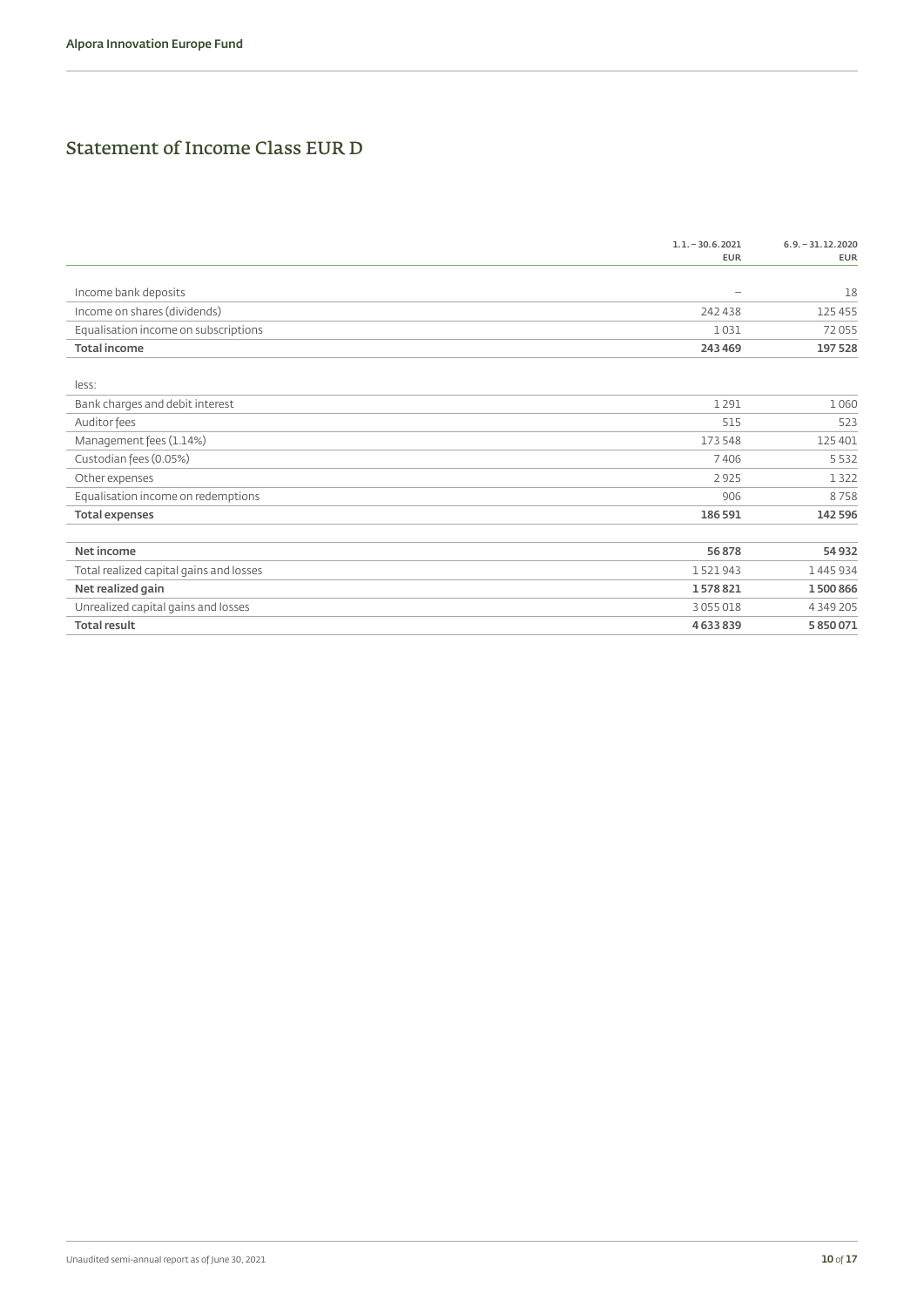# Statement of Income Class EUR E

|                                      | $1.1 - 30.6.2021$<br><b>EUR</b> | $6.5 - 31.12.2020$<br><b>EUR</b> |
|--------------------------------------|---------------------------------|----------------------------------|
| Income bank deposits                 | $\overline{\phantom{0}}$        |                                  |
| Income on shares (dividends)         | 3 6 0 0                         | 353                              |
| Equalisation income on subscriptions | $-272$                          | $-535$                           |
| <b>Total income</b>                  | 3 3 2 8                         | $-182$                           |
| less:                                |                                 |                                  |
| Bank charges and debit interest      | 18                              | 5                                |
| Auditor fees                         | $\overline{7}$                  | $\overline{2}$                   |
| Management fees (1.88%)              | 3864                            | 896                              |
| Custodian fees (0.05%)               | 101                             | 24                               |
| Other expenses                       | 43                              | 6                                |
| Equalisation income on redemptions   | $-6$                            | $-29$                            |
| <b>Total expenses</b>                | 4027                            | 904                              |
| Net income                           | $-699$                          | $-1086$                          |
| Realized capital gains and losses    | 26 214                          | 5012                             |
| Net realized gain                    | 25 5 15                         | 3926                             |
| Unrealized capital gains and losses  | 46 341                          | 22 3 2 7                         |
| <b>Total result</b>                  | 71856                           | 26 25 3                          |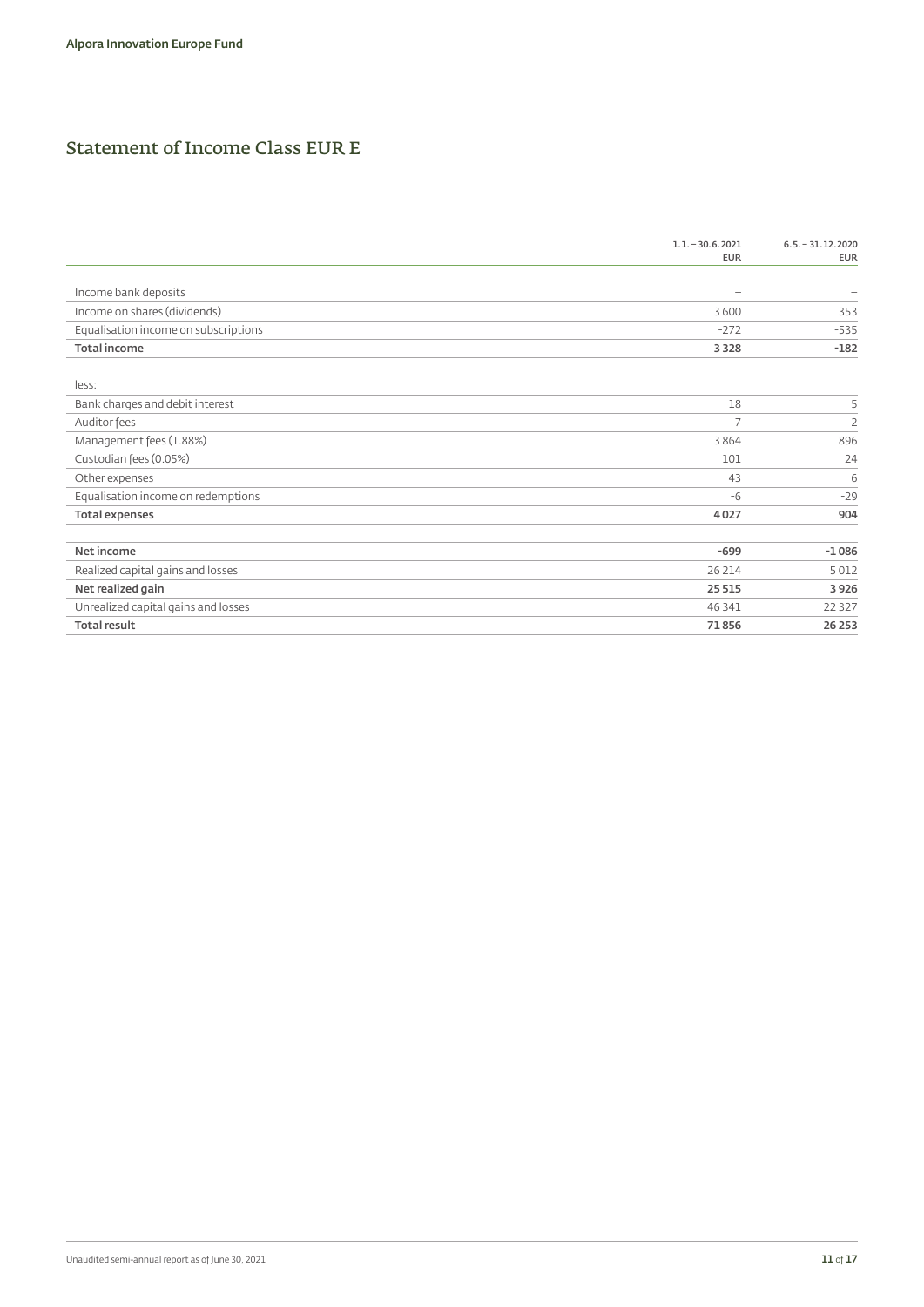# Statement of investments as of June 30, 2021

| Description<br>Currency                         | <b>Balance</b> at<br>(in 1'000 resp. piece)<br>30.6.2021 | Purchases | Sales    | Price at<br>30.6.2021 | Valuation<br><b>EUR</b> | as % of total<br>assets |
|-------------------------------------------------|----------------------------------------------------------|-----------|----------|-----------------------|-------------------------|-------------------------|
| <b>Securities</b>                               |                                                          |           |          |                       |                         |                         |
| <b>Equities</b> (traded on an exchange)         |                                                          |           |          |                       | 269 489 584             | 98.55                   |
| CHF<br><b>BACHEM NA-B-</b>                      | 23 4 6 9                                                 | 3434      | 619      | 548.000               | 11732359                | 4.29                    |
| Belimo NA<br><b>CHF</b>                         | 29 340                                                   | 29 340    |          | 423.000               | 11 321 675              | 4.14                    |
| CHF<br>Inficon NA                               | 6894                                                     | 441       | 673      | 1070.000              | 6729228                 | 2.46                    |
| CHF<br>Lem NA                                   | 3628                                                     | 601       | 102      | 1940.000              | 6420653                 | 2.35                    |
| CHF<br>Lindt & Spruengli NA                     | 130                                                      | 16        | 3        | 96 900.000            | 11491516                | 4.20                    |
| CHF<br>Roche GS                                 | 23 2 64                                                  | 5679      | 716      | 348.550               | 7397069                 | 2.71                    |
| CHF<br>Schweiter Technologies I                 | 7 2 2 4                                                  | 241       | 236      | 1 3 5 6 . 0 0 0       | 8936092                 | 3.27                    |
| CHF<br>VAT Group NA                             | 37192                                                    |           | 9603     | 307.600               | 10436288                | 3.82                    |
| Genmab<br><b>DKK</b>                            | 37631                                                    | 10269     | 996      | 2 5 6 6 . 0 0 0       | 12 985 194              | 4.75                    |
| Aixtron<br><b>EUR</b>                           | 414008                                                   |           | 233 144  | 22.850                | 9460083                 | 3.46                    |
| <b>EUR</b><br>Atoss Software-I-                 | 21559                                                    | 1109      | 2159     | 186,400               | 4018598                 | 1.47                    |
| <b>EUR</b><br>Basler AG                         | 24 9 95                                                  |           | 9469     | 104,400               | 2609478                 | 0.95                    |
| Deutsche Telekom<br><b>EUR</b>                  | 512871                                                   | 66 8 8 0  | 41823    | 17.812                | 9135258                 | 3.34                    |
| <b>EUR</b><br>Eckert & Ziegler                  | 122 454                                                  | 21512     | 58738    | 96.350                | 11798443                | 4.31                    |
| <b>EUR</b><br>Eni                               | 650762                                                   |           | 207 937  | 10.270                | 6 683 326               | 2.44                    |
| Esker<br><b>EUR</b>                             | 25 4 4 7                                                 |           | 4663     | 246.000               | 6 259 962               | 2.29                    |
| <b>EUR</b><br>Galapagos                         | 96 805                                                   | 54 5 6 6  | 2092     | 58.480                | 5 661 156               | 2.07                    |
| <b>EUR</b><br>Interpump Group                   | 147 283                                                  |           | 22047    | 49.940                | 7 3 5 5 3 1 3           | 2.69                    |
| <b>EUR</b><br>LPKF Laser & Electronics          | 330061                                                   | 57253     | 37 655   | 24.560                | 8106298                 | 2.96                    |
| <b>EUR</b><br>Neste                             | 228 914                                                  | 60113     | 22942    | 51.640                | 11821119                | 4.32                    |
| <b>SAES Getters NA</b><br><b>EUR</b>            | 272189                                                   | 59 5 63   | 6846     | 21.900                | 5960939                 | 2.18                    |
| <b>EUR</b><br><b>STRATEC NA</b>                 | 47480                                                    | 11306     | 1436     | 117.800               | 5 5 9 3 1 4 4           | 2.05                    |
| <b>EUR</b><br>Stroeer Inh.                      | 136 880                                                  | 19868     | 3 9 4 5  | 67.550                | 9 246 244               | 3.38                    |
| <b>EUR</b><br>verbio Vereinigte BioEnergie      | 89119                                                    |           | 67311    | 42.720                | 3 807 164               | 1.39                    |
| <b>Advanced Medical Solutions</b><br><b>GBP</b> | 1767985                                                  | 122 596   | 57282    | 2.840                 | 5848992                 | 2.14                    |
| GBP<br>Gamma Communications                     | 267 666                                                  | 35720     | 21 673   | 19.900                | 6 204 837               | 2.27                    |
| <b>GBP</b><br>Kainos Group                      | 338 601                                                  |           | 151806   | 14.750                | 5 817 875               | 2.13                    |
| GBP<br>Rio Tinto Plc                            | 165 816                                                  | 7585      | 12 2 5 5 | 59.490                | 11 490 912              | 4.20                    |
| <b>NOK</b><br>Equinor NA                        | 622 550                                                  | 19097     | 127 296  | 182.180               | 11 113 893              | 4.06                    |
| <b>NOK</b><br>Nordic Semiconducto               | 423 963                                                  |           | 232 556  | 218,200               | 9065129                 | 3.32                    |
| Beijer Alma-B-<br><b>SEK</b>                    | 270595                                                   | 5399      | 44 3 9 8 | 170.400               | 4546380                 | 1.66                    |
| $SCA - B -$<br><b>SEK</b>                       | 689 271                                                  |           | 64076    | 140.250               | 9531676                 | 3.49                    |
| <b>SEK</b><br>Sectra-B-Reg.                     | 166 915                                                  | 42476     | 18103    | 662.500               | 10 903 292              | 3.99                    |
| <b>Total securities</b>                         |                                                          |           |          |                       | 269 489 584             | 98.55                   |
| Total derivatives (as per separate list)        |                                                          |           |          |                       | $-176392$               | $-0.06$                 |
| Cash and other assets                           |                                                          |           |          |                       | 4141115                 | 1.51                    |

| Total fund assets | 273 454 307 | 100.00 |
|-------------------|-------------|--------|
| Bank liabilities  | $-1$        |        |
| Liabilities       | $-85018$    |        |
| Total net assets  | 273 369 272 |        |

#### *Exchange rates:*

| LACHange races.            |                            |
|----------------------------|----------------------------|
| $EUR 1.0000 = CHF 1.0962$  | EUR 1.0000 = GBP 0.858452  |
| $EUR$ 1.0000 = SEK 10.142  | EUR $1.0000 = NOK 10.2049$ |
| $EUR 1.0000 = DKK 7.43625$ |                            |

Divergences in the totals may be attributed to rounding differences.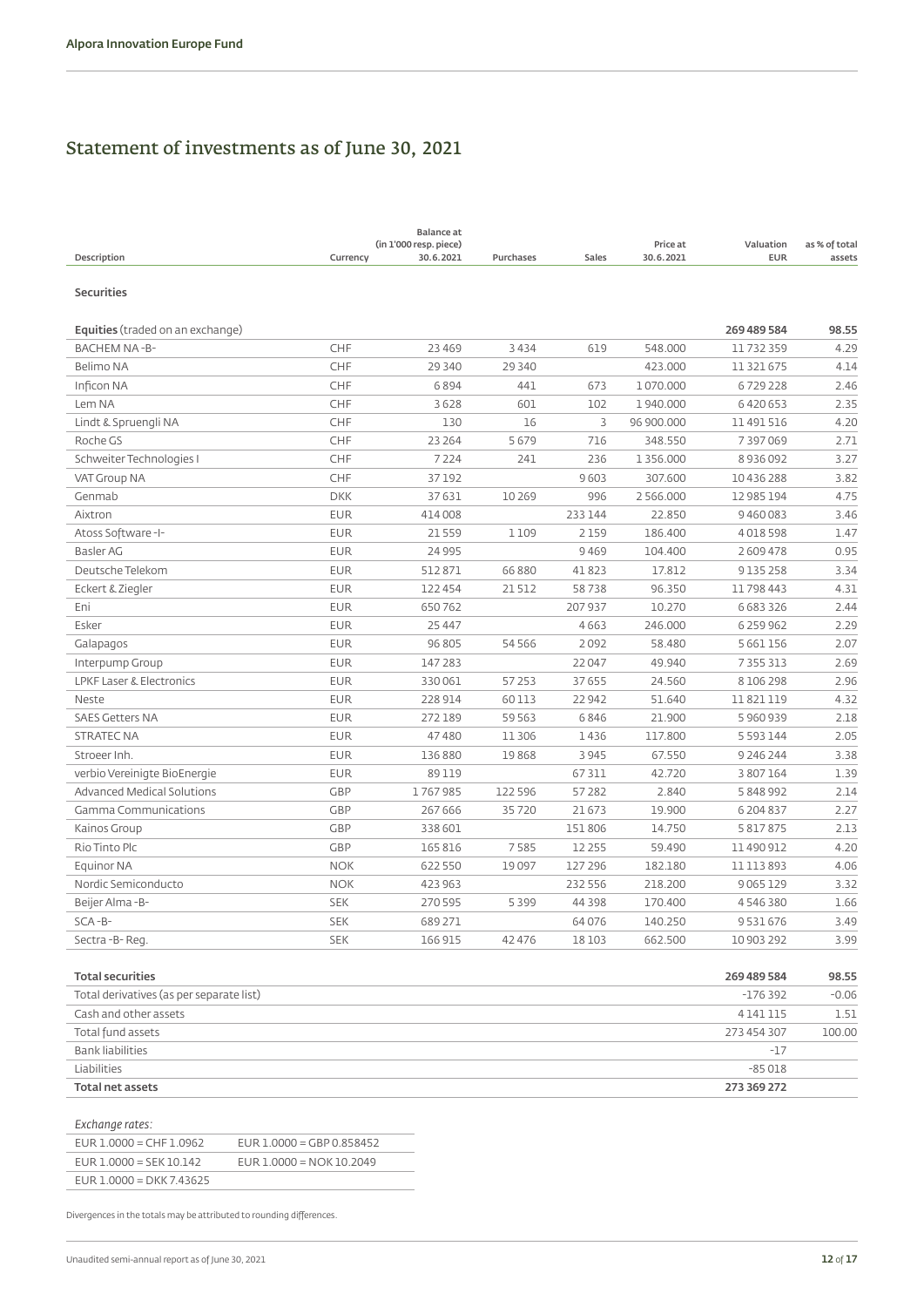# Statement of investments as of June 30, 2021

#### **Breakdown**

| Shares, PS, GS<br>by countries | Valuation<br><b>EUR</b> | as % of total<br>assets |
|--------------------------------|-------------------------|-------------------------|
| Belgium                        | 5 661 156               | 2.07                    |
| Denmark                        | 12 985 194              | 4.75                    |
| Germany                        | 63774709                | 23.32                   |
| Finland                        | 11821119                | 4.32                    |
| France                         | 6 259 962               | 2.29                    |
| Italy                          | 19 999 578              | 7.31                    |
| Norway                         | 20179021                | 7.38                    |
| Sweden                         | 24 981 348              | 9.14                    |
| Switzerland                    | 74 464 881              | 27.23                   |
| United Kingdom                 | 29 362 615              | 10.74                   |
| Total                          | 269 489 584             | 98.55                   |

#### **Fair value hierarchy**

The following table shows the fair value hierarchy of the investments. Fair value is the price, that would be received to sell an asset in an orderly transaction between market participants at the measurement date.

|                                                    |                          | Valuation                                        |                                                      |                                                                 |  |
|----------------------------------------------------|--------------------------|--------------------------------------------------|------------------------------------------------------|-----------------------------------------------------------------|--|
| Investment type                                    | <b>Total amount</b>      | Valuated at prices quoted<br>on an active market | Valuation based on obser-<br>vable market parameters | Valuation method not based on<br>market data (valuation models) |  |
| Equities                                           | 269 489 584              | 269 489 584                                      |                                                      |                                                                 |  |
| <b>Bonds</b>                                       |                          |                                                  |                                                      |                                                                 |  |
| Investments in other collective investment schemes | $\overline{\phantom{0}}$ | $\hspace{0.05cm}$                                |                                                      |                                                                 |  |
| Derivatives                                        | $-176.392$               | $\hspace{0.05cm}$                                | $-176.392$                                           |                                                                 |  |
| Total                                              | 269 313 192              | 269 489 584                                      | $-176392$                                            |                                                                 |  |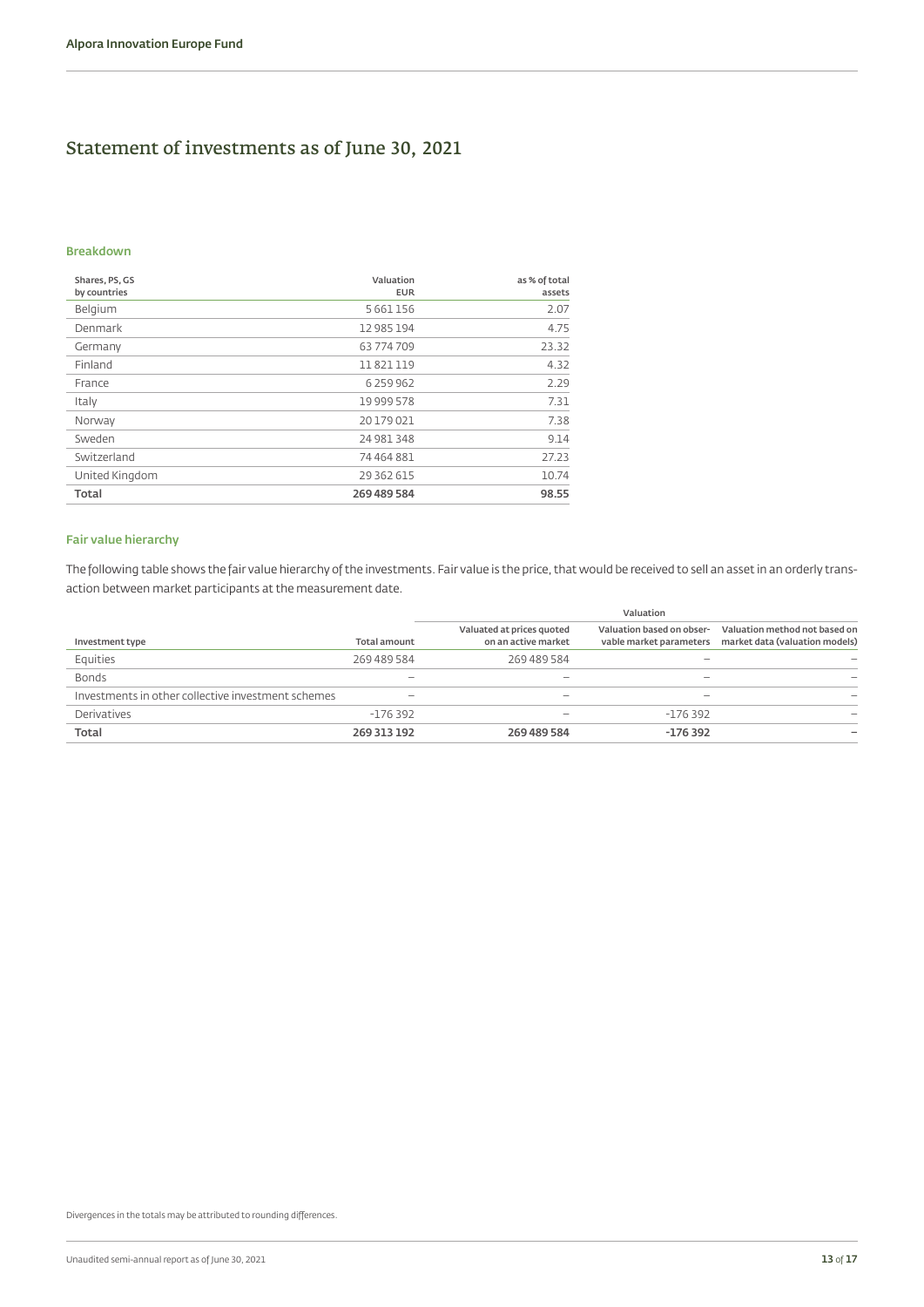# Transactions during the reporting period

(If they no longer appear in the statement of net assets)

| Currency                                       | Description                                |            |                                            |            | Purchases   | Sales                    |  |
|------------------------------------------------|--------------------------------------------|------------|--------------------------------------------|------------|-------------|--------------------------|--|
| <b>Securities</b>                              |                                            |            |                                            |            |             |                          |  |
| Equities                                       |                                            |            |                                            |            |             |                          |  |
| CHF                                            | Belimo NA                                  |            |                                            |            | 88          | 1415                     |  |
| Description                                    |                                            | Currency   | Stock at the end of<br>the previous period | Purchases  | Sales       | Stock on 30.6.2021       |  |
| Forward exchange transactions Class CHF hedged |                                            |            |                                            |            |             |                          |  |
|                                                | Forward currency contract EUR CHF 15.09.21 | <b>CHF</b> | $\overline{\phantom{m}}$                   | 35 000 000 | $-1500000$  | 33 500 000               |  |
|                                                | Forward currency contract EUR CHF 15.12.21 | <b>CHF</b> | $\overline{\phantom{m}}$                   | 66 000 000 |             | 66 000 000               |  |
|                                                | Forward currency contract EUR CHF 17.03.21 | <b>CHF</b> | 30 650 000                                 |            | $-30650000$ | $\overline{\phantom{0}}$ |  |
|                                                | Forward currency contract EUR CHF 18.06.21 | <b>CHF</b> | 54 200 000                                 | 13 800 000 | $-68000000$ | $\overline{\phantom{0}}$ |  |

Incl. merger, split, reorganisation, redemption etc. Bonds in thousand.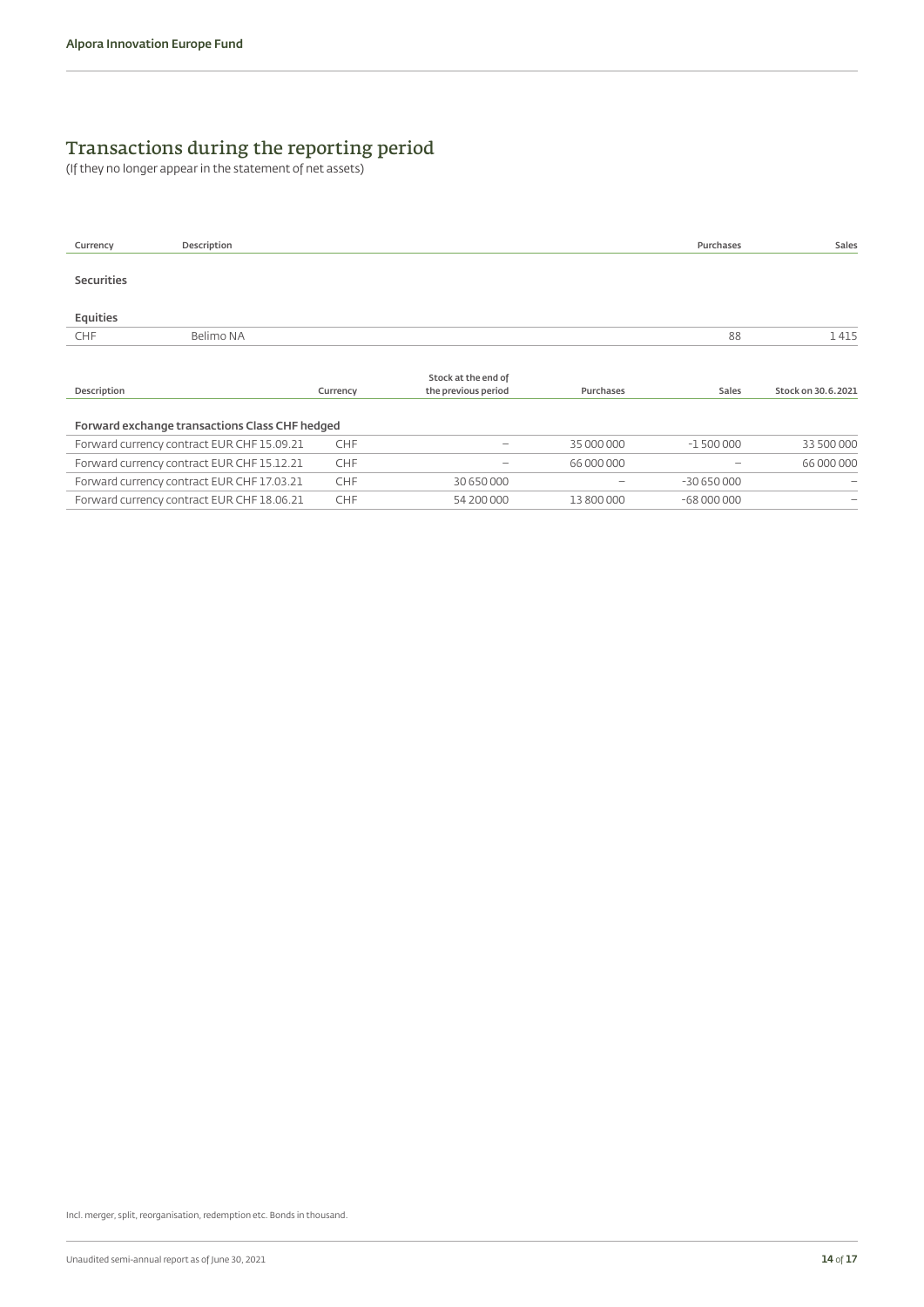# <span id="page-14-0"></span>Derivatives using the commitment approach I

#### **Total exposure from derivatives, which are booked in the CHF hedged class**

|                                 | in amount in CHF | as % of net assets<br>class CHF hedged |
|---------------------------------|------------------|----------------------------------------|
| engagement increasing positions |                  | n nn                                   |
| engagement reducing positions   | 99 693 361       | 98.65                                  |

#### **Currency forward exchange transactions |** Safeguarding Class CHF hedged

|                                                                 |            | Amount of        | Equivalent value purchase | Value at 30.6.2021 | Income     | Income     |
|-----------------------------------------------------------------|------------|------------------|---------------------------|--------------------|------------|------------|
| Currency                                                        | Expirv     | foreign currency | CHF                       | <b>CHF</b>         | <b>CHF</b> | <b>EUR</b> |
| EUR/CHF                                                         | 15.09.2021 | $-30.352.757$    | 33 500 000                | -33 257 1 21       | 242879     | 221 565    |
| EUR/CHF                                                         | 15.12.2021 | $-60666603$      | 66 000 000                | $-66436240$        | $-436240$  | $-397956$  |
| (Unrealized) result from currency forward exchange transactions |            |                  |                           | $-193361$          | $-176392$  |            |

Identity of the contracting parties in OTC derivative transactions:

Currency forward exchange transactions: Bank J. Safra Sarasin AG, Basel (Custodian Bank).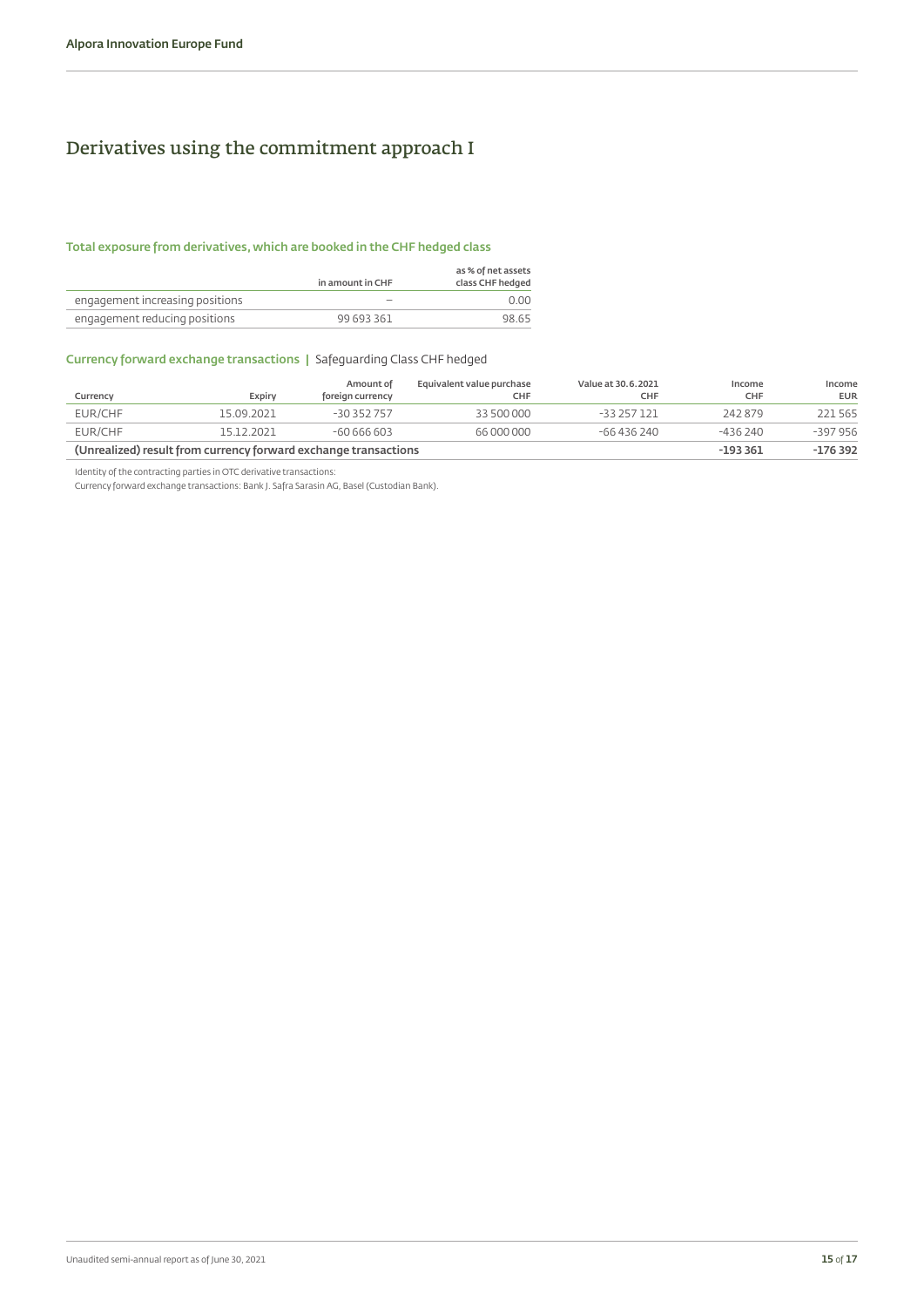### <span id="page-15-0"></span>Supplementary information to the semi-annual report as of June 30, 2021

#### **1. Fund Performance**

No benchmark comparison is available for this fund. Past performance is no indicator for current or future results. Performance figures do not take into account any commissions charged on issue or redemption of units.

#### **2. Soft commission agreements**

For the period from January 1 to June 30, 2021 no "soft commission agreements" in the name of LLB Swiss Investment AG were applied and no soft commissions were received.

#### **3. Principles for the valuation and the calculation of the net asset value**

The valuation is effected as per §17 of the fund contract

#### *§17 Calculation of the Net Asset Value*

- 1. The net asset value of the investment fund and the share of assets attributable to the individual classes (prorated shares) are calculated in CHF at their market value as of the end of the financial year and for each day on which units are issued or redeemed. The fund assets will not be calculated on days when the stock exchanges/markets in the investment fund's main investment countries are closed (e.g., bank and stock exchange holidays).
- 2. Securities traded on a stock exchange or another regulated market open to the public shall be valued at the current prices paid on the main market. Other investments or investments for which no current market value is available shall be valued at the price which would probably be obtained upon a diligent sale at the time of the valuation. In such cases, the fund management company shall use appropriate and recognized valuation models and principles to determine the market value.
- 3. Open-ended collective investment schemes are valued at their redemption price / net asset value. If they are regularly traded on a stock exchange or another regulated market open to the public, the fund management company may value such funds in accordance with sec. 2.
- 4. The value of money market instruments that are not traded on a stock exchange or another regulated market open to the public is determined as follows: the valuation price of such investments is successively adjusted in line with the redemption price, taking the net purchase price as the basis and ensuring that the investment returns calculated in this manner are kept constant. If there are significant changes in the market conditions, the valuation principles for the individual investments will be adjusted in line with the new market returns. If there is no current market price in such instances, the calculations are as a rule based on the valuation of money market instruments with the same characteristics (quality and domicile of the issuer, issuing currency, term to maturity).
- 5. Bank credit balances are valued on the basis of the amount due plus accrued interest. If there are significant changes in the market conditions, the valuation principles for time deposits will be adjusted in line with the new circumstances.
- 6. The net asset value of units of a given class is determined by the proportion of the fund's assets as valued at the market value attributable to the given unit class, minus any of the investment fund's liabilities that are attributed to the given unit class, divided by the number of units of the given class in circulation. It will be rounded to one centime.
- 7. The percentages of the market value of the Fund's net assets (fund assets less liabilities) attributable to the individual unit classes is determined for the first time at the initial issue of more than one class of units (if this occurs simultaneously) or the initial issue of a further unit class. The calculation is made on the basis of the assets accruing to the Fund for each unit class. The percentage is recalculated when one of the following events occurs:

a) when units are issued and redeemed;

- b) on the relevant date for distributions, provided that (i) such distributions are only made for individual unit classes (distribution classes); (ii) the distributions of the various unit classes differ when expressed as a percentage of the respective net asset values; or (iii) different commission or expenses are charged on the distributions of the various unit classes when expressed as a percentage of the distribution;
- c) when the net asset value is calculated, as part of the allocation of liabilities (including due or accrued expenses and commissions) to the various unit classes, provided that the liabilities of the various unit classes are different when expressed as a percentage of the respective net asset value, especially if (i) different commission rates are applied for the various unit classes or (ii) class-specific expenses are charged;
- d) when the net asset value is calculated, as part of the allocation of income or capital gains to the various unit classes, provided the income or capital gains stem from transactions made solely in the interests of one unit class or several unit classes but disproportionately to their share of the net fund assets.